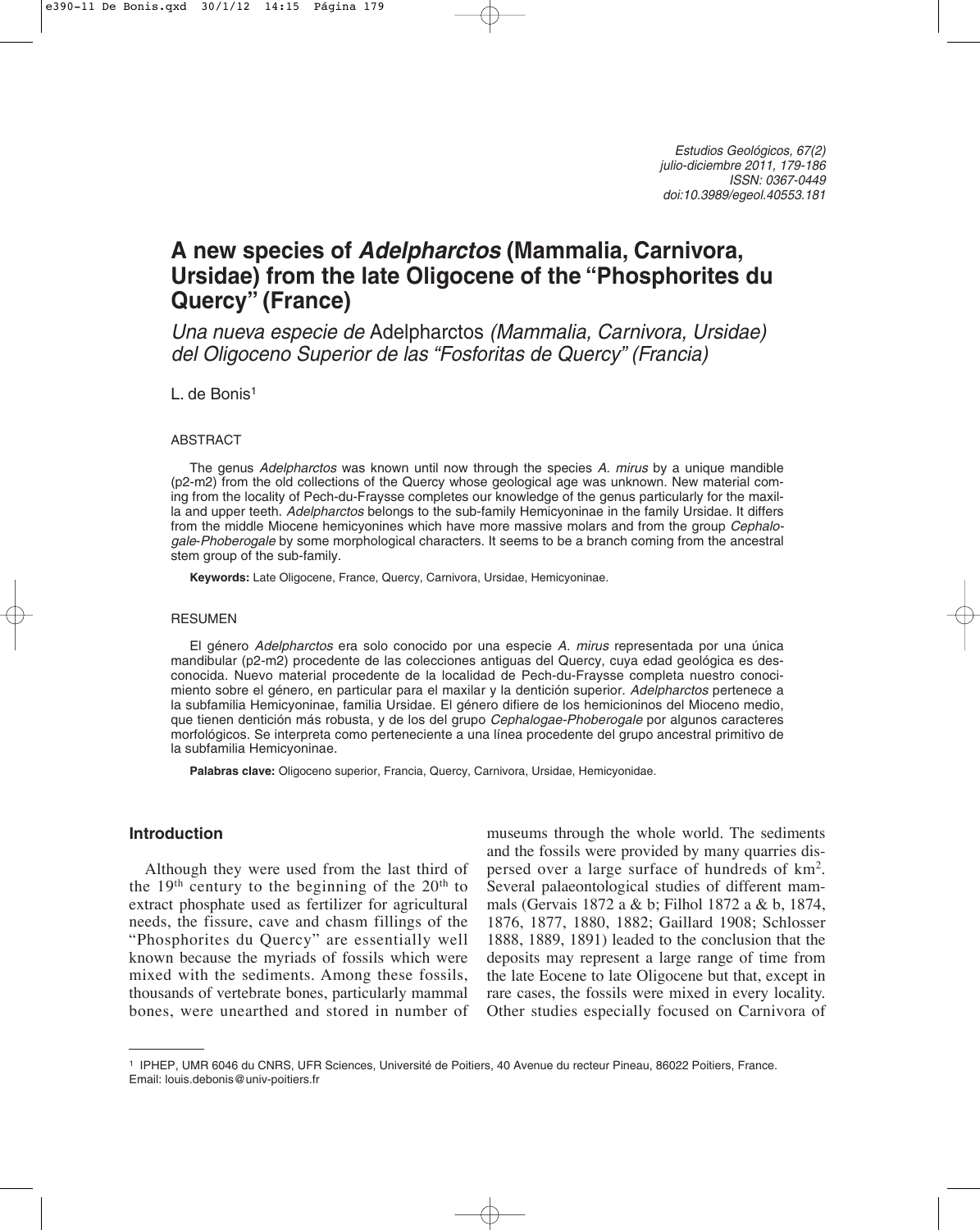the old collections (Teilhard 1915; Piveteau 1931, 1942/1943, 1962; Bonis 1966, 1971, 1981; Ginsburg 1966, 1979; Lange-Badré 1969, 1970; Peigné 2000, 2001, 2003; Peigné & Bonis 1999; Wolsan & Lange-Badré 1996) could not clear the problem of the fossil dating as well. In fact, the names sometimes labelled on the fossils (Mouillac, Lamandine, Saint Antonin, Prajoux, Mémerlin…) correspond to quite large areas containing many fillings whose geological ages may be very different. Thus the material of the old collections which was listed in a catalogue (Sigé *et al*. 1979) was a taxonomic melting pot without any indication of the chronology despite some very complete and nice specimens. Moreover, many people thank that the works were stopped in the Quercy because all the fissures were empty without any phosphorite or fossil.

Nevertheless, a new phase of researches began before the second world war, when Gèze (1938 a, 1938 b) demonstrated that each of two fissure fillings quite close contained a homogeneous fauna. During the second half of the sixties, a scientific team coming from the universities of Montpellier II (USTL), Paris 6 (UPMC), Lyon 1 (Claude Bernard), the Muséum national d'Histoire naturelle Paris and later the University of Poitiers carried out several field campaigns in the Quercy which gave rise to a large number of general publications on the Quercy phosphorites faunas (Bonis *et al*. 1973; Bonis *et al*. 1974; Bonis *et al*. 1977; Crochet *et al.* 1975; Crochet *et al.* 1981; Hartenberger *et al.* 1974; Gèze *et al.* 1978; Remy *et al*. 1987) and many other ones showed that every fissure had an original fauna and of which two of them may precise the global geological age of the Phosphorites du Quercy which are now dated from the middle Eocene (Astruc *et al*. 2000) to the early Miocene (Sigé *et al*. 1991). In every site, the fossiliferous levels are quite shallow and deposited during a relatively short time. The amount of variation in every species is similar to that of extant species (Vianey-Liaud & Legendre 1986). Because the large number of sites and the possibilities of evolutionary studies, the Quercy phosphorites constitute a true open air laboratory of vertebrate evolution (Bonis *et al*. 1977).

There are several fossil bearing localities which are used as level markers in the frame of the continental Paleogene biochronology establishing a scale founded on the evolution of mammalian faunas as are the American "Ages of mammals". Some of the mammalian level markers are Quercy phosphorites localities (see Biochrom 1997).

## **Material and methods**

The studied material comes from the locality of Pech-du-Fraysse (Saint Projet, Tarn-et-Garonne, France) in the military camp of Caylus (Crochet 1971). It comprises a right hemimandible with the alveolus of i3 and c, p1, broken p2, p3-m2, alveolus of m3 and a right maxilla with an alveolus of P1 and P2-M2. The two specimens have been found close together with a similar wear pattern and they clearly belong to the same individual. The fauna contains many species of small and large vertebrates which allow a precise biochronological dating and thus the locality is the reference biochronological level MP 28 (see Remy et al. Biochrom 97 p. 792-793) about 25-26 Ma old.

The order Carnivora is well represented in the old collections as well as in the new ones (Bonis 1974, 1976, 1978; Bonis & Cirot 1995; Cirot & Bonis 1992, 1993; Peigné & Bonis 1999, 2003) and the genus *Adelpharctos* as well as the type-species *A. mirus* were described from a well preserved but unique mandible of the old collections (Bonis 1971). The new material completes our knowledge on the anatomy and biostratigraphic position of this genus. The measurements were taken with an electronic calliper to 1/100° and given to 1/10°.

# **Systematics**

Order Carnivora Bodwich, 1821 Family Ursidae Fischer de Waldheim, 1817 Sub-family Hemicyoninae Frick, 1926 Genus: *Adelpharctos* Bonis, 1971 Type species: *Adelpharctos mirus* Bonis, 1971 Other species: *A. ginsburgi* n.sp.

*Emended diagnosis*: Dental formula: 3/3 I, 1/1 C, 4/4 P, 2/3 M. Hemicyoninae with a more cutting dentition than the other genera of the sub-family, m1 shorter relative to the premolar row with a less reduced metaconid and a talonid tapering backward. P2-3 with three roots, P4 short and robust, triangular shaped M1 with a metaconule more buccal than the protocone, a hypometacrista joining the base of the metacone and with a modest linguo-distal cingulum.

#### *Adelpharctos ginsburgi* n. sp.

*Holotype*: right mandible with alveolus of i3, c-m2, alveolus of m3 and right maxilla with alveolus of C-P1 and P2-M2 (PFRA 34).

*Locality*: Pech-du-Fraysse, Lot (France)

*Dating*: Late Oligocene (MP 28)

*Origin of the name*: dedicated to my colleague the late Léonard Ginsburg for his numerous works on the carnivorans.

*Diagnosis*: *Adelpharctos* smaller than the type-species *A. mirus*, p4 slightly less robust with a minute posterior accessory cuspid, metaconid of m1 slightly less posterior, talonid basin of m1 slightly less reduced.

## **Description**

**Mandible** (Fig. 1-2; Table 2): The ramus is complete except a small portion of the coronoid process. The *corpus mandibu-*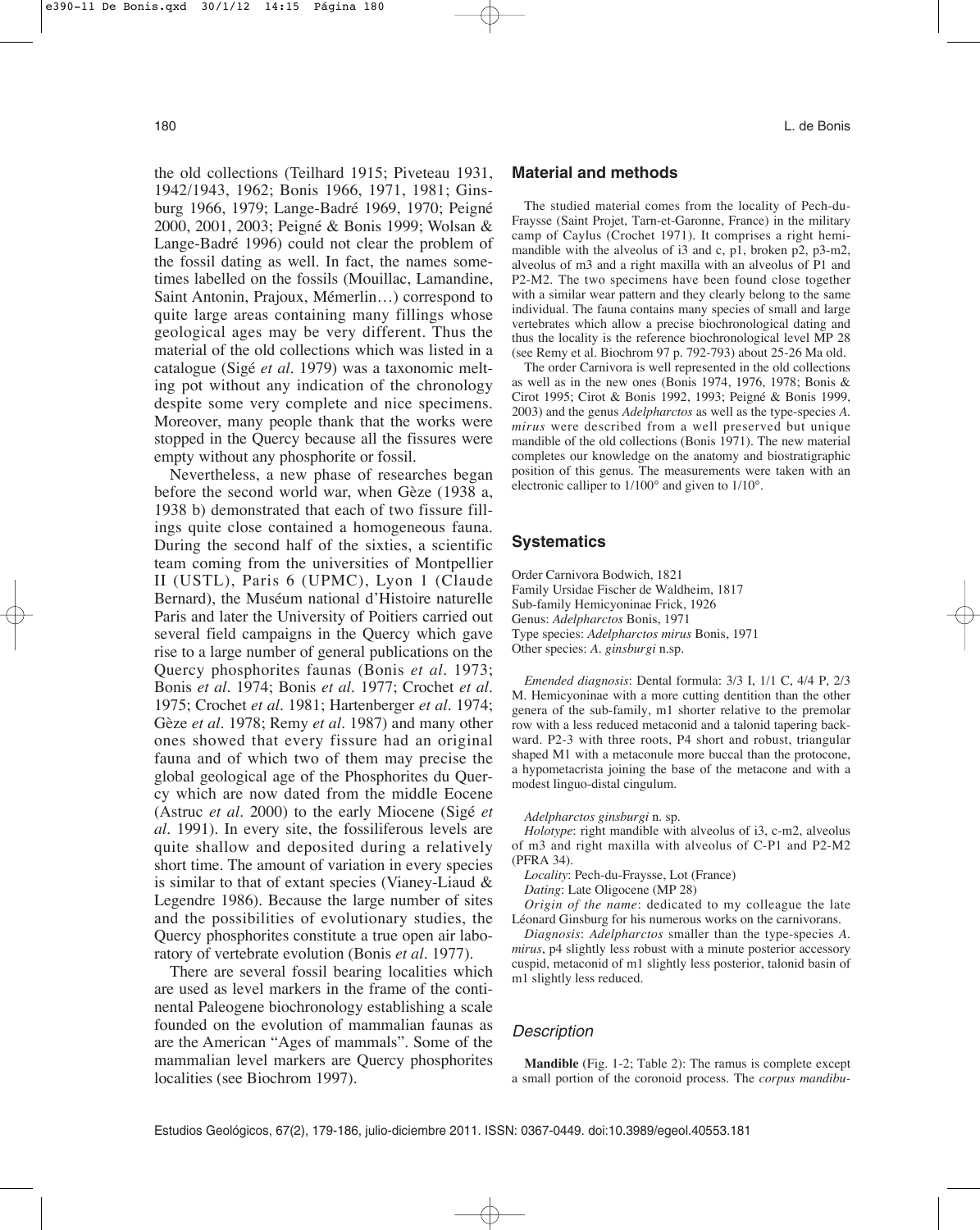Table 1.—**l = length; w = width; trL = trigonid length; trw = trigonid width; talw = talonid width**



Fig. 1.—Adelpharctos ginsburgi n. sp. Right mandible (PFRA 35); A: buccal view, B: lingual view (Scale bar = 3 cm).

*lae* is slightly elongate with a quite short symphysis; there are two small mental foramina, one anterior and situated beneath the mesial root of p2, another one posterior beneath the mesial root of p3, both at midheight of the ramus. In the lingual surface, the *foramen mandibulare* is relatively small and opens 21 mm in front of the condyle. The ventral border is slightly convex under the tooth raw, the deeper part being under m2, and it turns upward under the coronoid process. The latter is high with a deep masseteric fossa limited downward by a rough crest and extending to the alveolus of m3. The condyle is slightly oblique relative to the coronoid process and level with the tooth row. The angular process, long and robust is backward and downward directed; its dorsal surface is relatively wide and its posterior-most part turns upward like a hook.

**Lower teeth** (Fig. 1; Table 1): The incisors are lost and the remaining i3 alveolus is small and oval shaped with a vertical great axis. The canine is relatively thin and long. The buccal surface is convex but the lingual one is partially concave with, at the mesio-lingual corner, a faint ridge which extends from the tip to the basis and runs to the distal end. There is a 1 mm diastema from the canine to p1 which is one-rooted, small, elongate and narrow with an anteriorly situated main cuspid. The other premolars have two roots; p2 is partially broken off,



Fig. 2.—Adelpharctos ginsburgi n. sp. Right mandible (PFRA 35); occlusal view (Scale bar = 1 cm).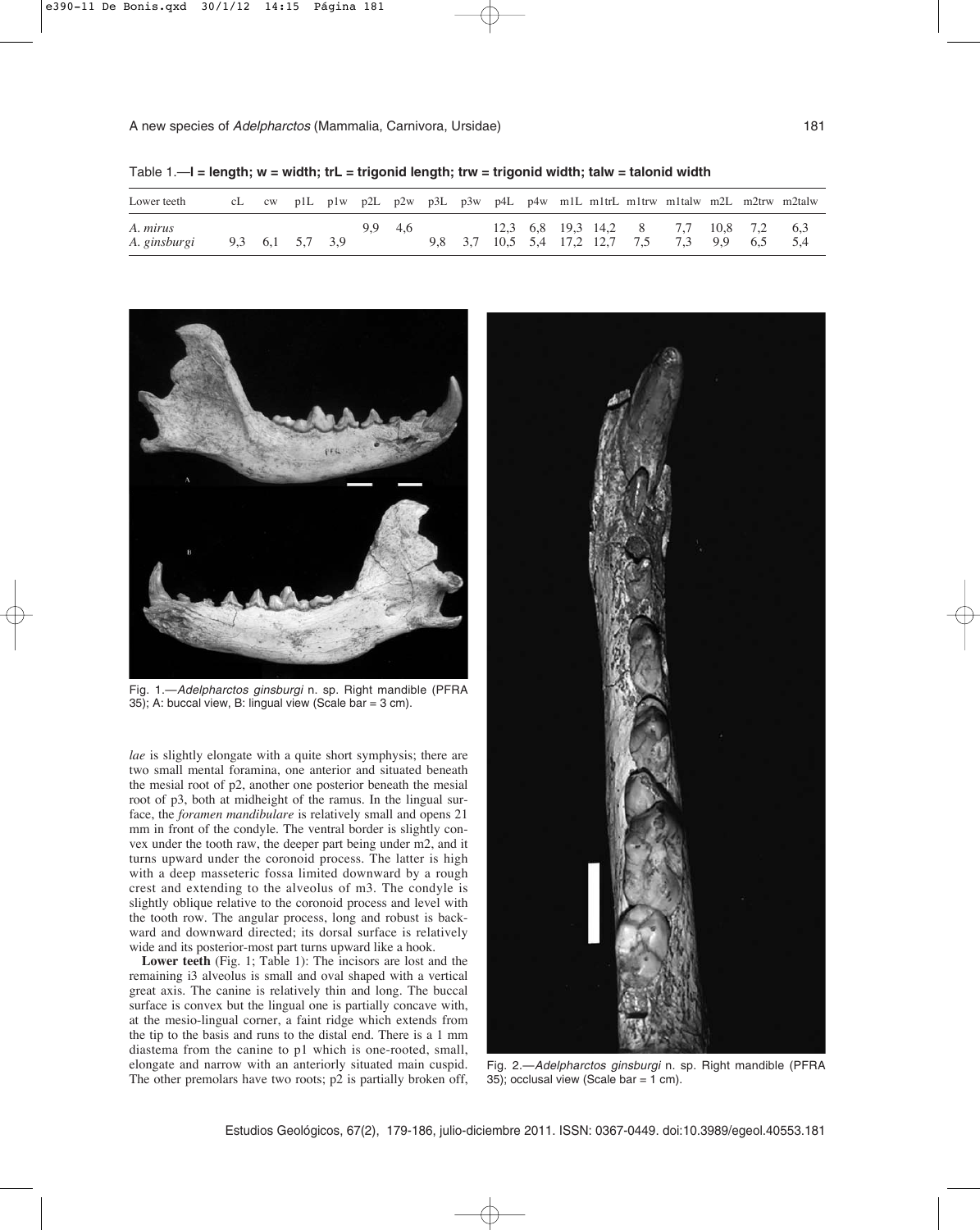| Height md                | $p1-p2$ | $p2-p3$                                       | $p3-p4$      | $p4-m1$      | $m1-m2$               |  |
|--------------------------|---------|-----------------------------------------------|--------------|--------------|-----------------------|--|
| A. mirus<br>A. ginsburgi | 16,8    | 19,1<br>$\overline{ }$ $\overline{ }$<br>11.1 | 19,3<br>18,9 | 20,6<br>20,6 | 22,5<br>$\angle J, 1$ |  |

Table 2.—**Height md = height of the mandible beneath**



Fig. 3.—Adelpharctos ginsburgi n. sp. Right maxilla (PFRA 36); A: buccal view, B: lingual view (Scale bar = 1 cm).

while p3 and p4 are complete; both are higher than the paraconid of m1, especially p4; the latter has a small but distinct pacd at midheight. The carnassial is moderately elongate; the paraconid is low, short and oblique relative to the tooth row; the protoconid is tall and relatively short; the lingual surface of the protoconid is a vertical semi-pillar with two vertical mesial and distal strips; the metaconid, quite well developed, is clearly separated from the paraconid and slightly posteriorly situated; the talonid is short for a hemicyonine with a high, quite large and sub-conical hypoconid and a low crest surrounding the talonid basin until the distal basis of the metaconid. The trigonid of m2 is essentially composed by the protoconid and metaconid which have quite the same volume and are situated at the same level; a small anterior bump corresponds to a vestigial paraconid; the protoconid is separated by a notch from the hypoconid while a entoconid ridge runs without notch from the metaconid an joins the mesial face of the hypoconid, the talonid basin being very small and narrow. An oval alveolus indicates a slightly elongate small one-rooted m3.

**Maxilla** (Fig. 3): The premaxilla is absent and only the lower part of the maxilla is preserved. A large infraorbital foramen is situated just above the top of the mesio-buccal root of P4, at 10.8 mm of the lingual margin.



Fig. 4.—Adelpharctos ginsburgi n. sp. Right maxilla (PFRA 36); occlusal view (Scale bar = 1 cm).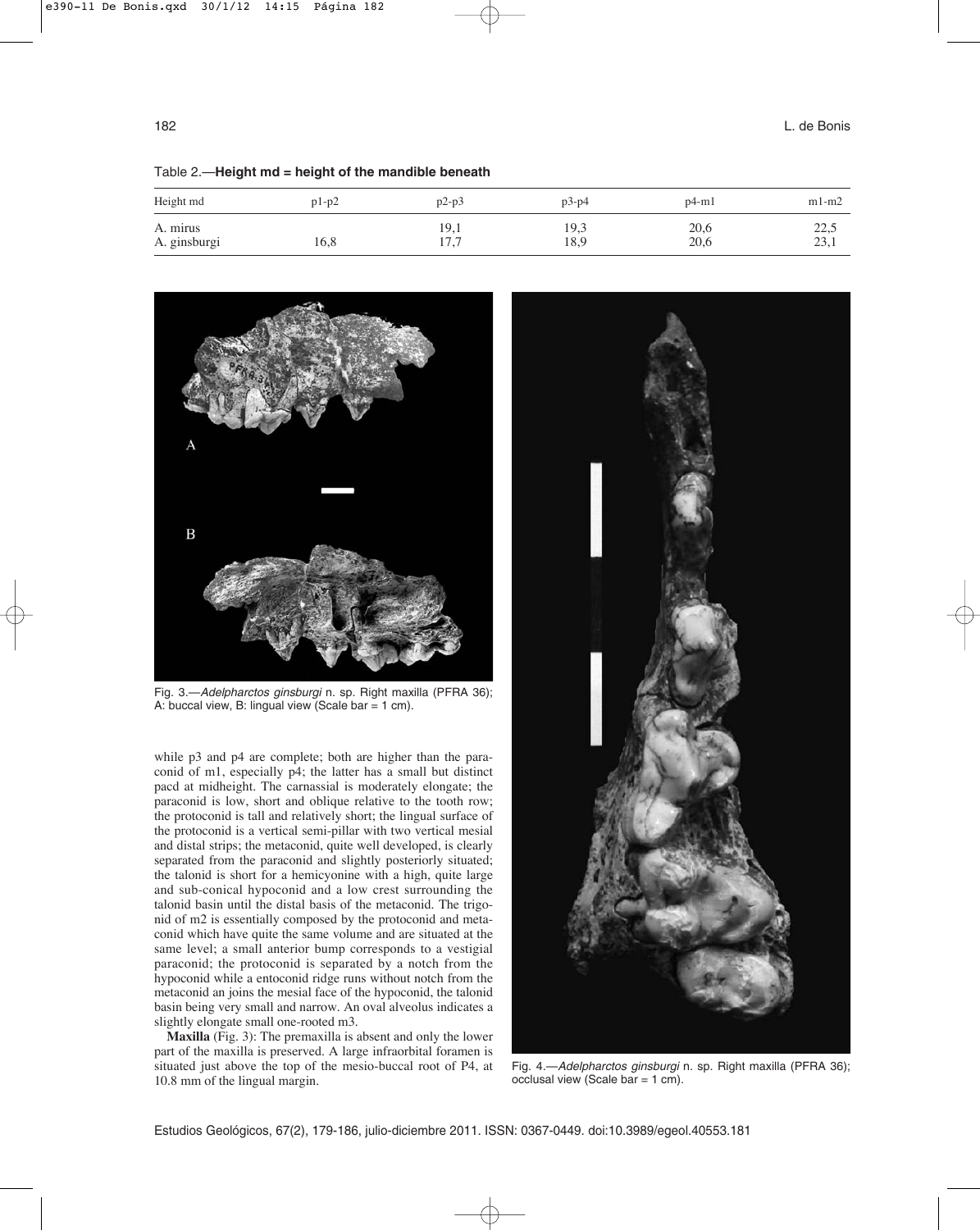| Upper teeeth |  |  |  |  |  | P2L P2w P3L P3w P4L P4w P4pcL P4msL P4msw M1L M1mew M1dsw M2L M2w |  |  |
|--------------|--|--|--|--|--|-------------------------------------------------------------------|--|--|
| A. ginsburgi |  |  |  |  |  | 8.2 5.5 10.5 5.9 15.4 11.4 6.6 6 5.8 11.9 16.7 14.9 7.3 12.3      |  |  |

Table 3.—**pcl = paracone length; msl = metastyle length; msw = metastyle width; mw = mesial width;**

**Upper teeth** (Fig. 3-4; Table 3): There a large but not very deep alveolus for the root of the canine; the maxilla is preserved on 9.4 mm in front of this alveolus without any trace of an incisor alveolus; thus the diastema was larger. There is only a 1.5 mm diastema between the canine and the alveolus of a onerooted P1. P2 is separated from P1 by less than 3 mm; it has a simple asymmetric crown, the mesial part being smaller than the distal one, without any posterior accessory cusp (pac), but with a small anterior bulging at the basis of the crown and a slightly larger distal one, and a thin crest running in the mesial and distal edges of the crown; there are three roots lined mesio-distally, the central one being shorter than the others. P3 is separated from P2 by a 5.4 mm diastema: the shape of the crown is similar to that of P2 but it is less asymmetrical with more developed bulging at the base and it is as tall as the paracone of P4; it has also three roots but the central one is more lingually situated, corresponding to a lingual bulging of the crown. The short P4 is separated from P3 by 2 mm; there is a moderate and bulbous parastyle; the sub-conical paracone is asymmetrical, the mesial part being longer than the distal one; it is followed by a short metastyle blade; the protocone is well developed but without cusp, composed by a hollow basin surrounded by a blunt cingular ridge which continues along the metastyle blade; a faint cingulum runs along the buccal side. M1 is triangular, the metacone is more lingually situated and smaller than the paracone and the mesial face is wider than the distal one, thus the buccal face is oblique; the protocone, small and low, is far from the lingual corner; the protocrista is short and vanishes when contacts the paracone, the metacrista is thin but slightly longer with a small but well distinct metaconule situated more buccally than the protocone; there is no mesial cingulum but a swelling in the disto-lingual corner; a faint cingulum is present along the buccal surface. M2 is smaller than M1 and less asymmetrical; it is oval shaped, the buccal length being slightly smaller than the lingual one; the paracone is the larger buccal cusp, the métacone being minute, both are slow and quite fused; the protocone is small with two delicate trigone crests in which it is impossible to distinguish any conule; both crests vanish at the base of the buccal cusps; there is a moderate cingulum surrounding the protocone along the lingual surface and a very faint along the buccal one.

## **Comparisons**

There are some small differences between *Adelpharctos ginsburgi* and *A. mirus*, thus the comparisons are made from the genus *Adelpharctos* as a whole. The Amphicyonidae essentially differ from *Adelpharctos* by the presence of M3, the double-rooted upper premolars P2 and P3, the longer upper carnassial with a reduced protocone, the more trenchant m1 and more developed protoconid of m2. The overall morphology of *Adelpharctos* leads to compare to the Ursidae. *Adelpharctos* shows some features found in the Amphicynodontidae, the probably polyphyletic stem group in which the Ursidae are rooted, like the lack of developed

pacd and particularly the shape of m2 with a metaconid as developed as or more developed than the protoconid. *Adelpharctos* is nevertheless clearly distinct from the Amphicynodontidae by the longer m1 relative to the whole tooth row (see Teilhard 1915, p. 50). Most Ursinae have less tall premolars and more elongate molars than those of *Adelpharctos*. The oldest ursine genus *Ballusia* (MN 3, Lower Miocene) differs from *Adelpharctos* by, in addition to the double rooted upper P2 and P3, the less tall and less trenchant premolars, less tall m1 with a longer and flat talonid, shorter P4 and more elongate sub-quadrate M1 with a metaconule level with the protocone (Ginsburg & Morales 1998). The Pech-du-Fraysse carnivore shows more similarities with the Hemicyoninae whose dentition is less hypocarnivore than that of the Ursinae. *Zaragocyon* Ginsburg & Morales, 1995 is slightly larger (m1 = 19.8 mm) and differs from *Adelpharctos* by the upper carnassial without parastyle, shorter relative to the molars, with a more distally situated protocone, the elongated and sub-quadrate M1 whose metaconule is level to the paracone, the more developed M2 with a larger lingual cingulum; the low lower premolars, low protoconid, inflated and distally situated metaconid and larger talonid of m1; the relatively longer m2.

*Phoberocyon* differs by the larger size (m1 = 24.6 to 35 mm. depending on the species), the more distally situated protocone and the lack of parastyle of P4, the larger M1 and M2 with larger lingual cingulum, the less tall lower p3 and p4 with a more developed pacd, the lower protoconid, reduced metaconid and wider talonid of m1, the longer m2. The close genus *Hemicyon* differs from *Adelpharctos* by quite the same characters, as do *Plithocyon* and *Dinocyon*.

Other Hemicyoninae fit better the Pech-du-Fraysse carnivore and have been attributed to the with genera *Cephalogale* Jourdan, 1862 or *Phoberogale* Ginsburg & Morales, 1995. Representatives of this group are known from the early Oligocene (MP 21) to the early Miocene (MN 1-2). The geological oldest species are quite small (m1 = about 12 mm.) but the size increases through the time and the younger species are middle sized hemicyonines ( $ml = 21$  to 23 mm.) with larger m1 relative to the precarnassial premolars and longer m2. All these species differ by less tall pre-carnassial premolars, absence of parastyle in P4, more sub-quadrate M1 whose lingual cingulum is more anteriorly developed, absence of hypometacrista, postprotocone crista joining directly the distal cingulum with or without distinct metaconule, and generally more reduced m1 metaconid. Nevertheless *Adelpharctos*, by its overall morphology, is closer to *Cephalogale* than to another genus and belongs to a group different from the other hemicyonines which appeared in Europe in the limit early-middle Miocene (MN 3) with a more massive dentition.

## **Conclusions**

The new material of Pech-du-Fraysse allows the description of a new species of a primitive ursid,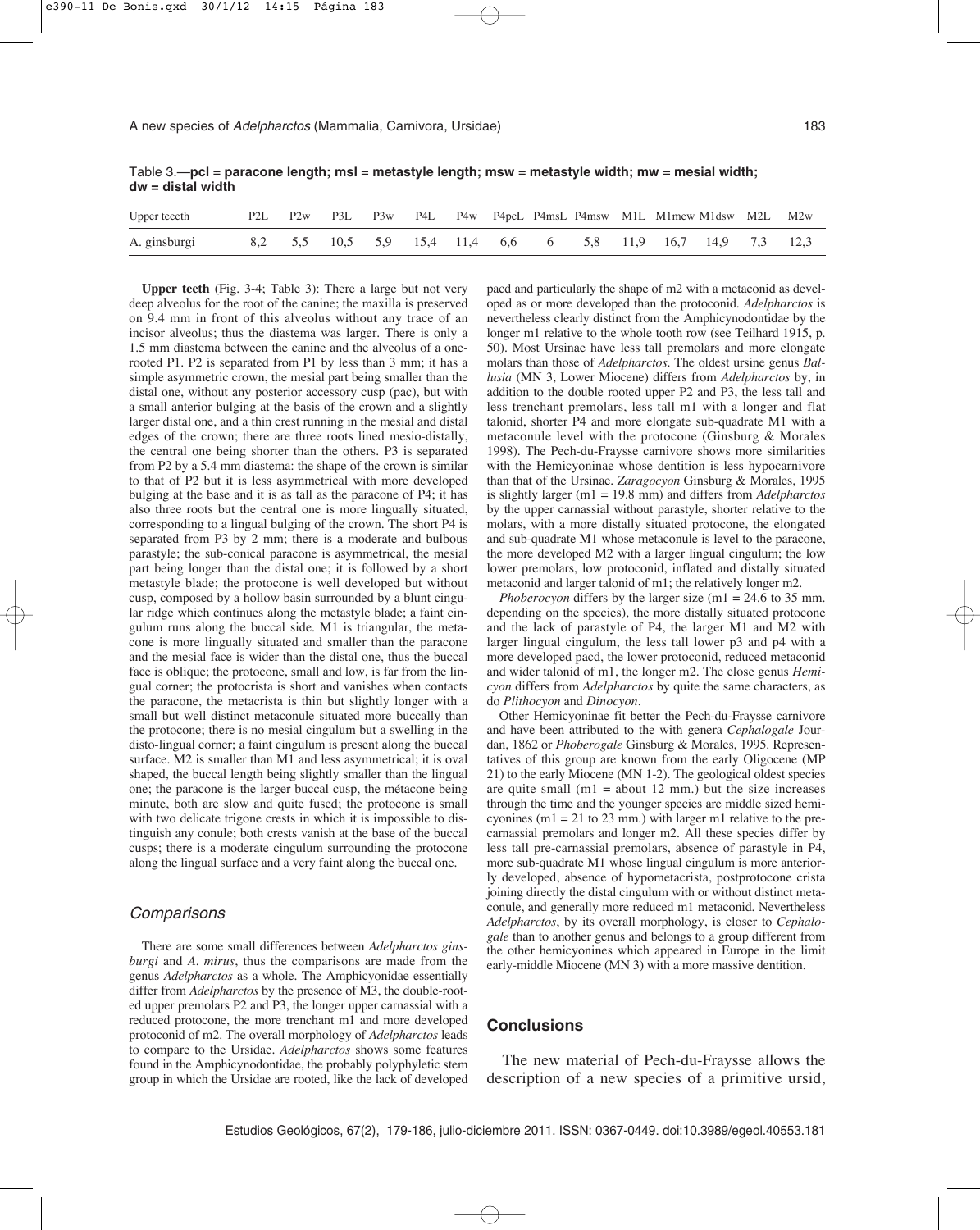*Adelpharctos ginsburgi* n. sp.*.* It is smaller than *A. mirus*, type species of the genus and different by some characters (p4 slightly relatively less robust with a minute posterior accessory cuspid, metaconid of m1 slightly less posterior, talonid basin of m1 slightly less reduced). Closer relationships do exist with the genera *Cephalogale* and *Phoberogale*. The size was increasing in several lineages of *Cephalogale* during the Oligocene and early Miocene (Bonis 1973). If the same did occur in the genus *Adelpharctos*, *A. mirus* would be geologically younger than *A. ginsburgi* n.sp.

If we look for the place of *Adelpharctos*, *Cephalogale* and *Phoberogale* in the guild of Oligocene carnivorans, we see that their overall dental characteristics are quite similar to those of extant Canidae with quite large lower carnassials and close proportions between trigonid and talonid. Their size, based on m1 length, vary from those of small foxes like *Vulpes rueppeli* or *V. corsac* to that of the coyote, *Canis latrans*. As far as we know the limb skeleton of this group, "It is characterized by its cursorial adaptations, such as digitigrade posture…" (Wang & al. 2009), thus the *Adelpharctos-Cephalogale-Phoberogale* group probably occupied during the Oligocene and part of the early Miocene some ecological niches close to those of extant canids, foxes, jackals or coyotes. The high number of *Cephalogale* found in some quarries could indicate that they were living in packs of several individuals. Other contestant carnivorans could have been small amphicyonids (*Cynelos* or *Goupilictis*) which were less abundant and fully plantigrades or the primitive felid *Proailurus* whose way of hunting certainly was very different. The large amphicyonids were certainly feeding on larger preys. The favourite preys of this group could have been large theridomyid rodents, cainotheriids and primitive cervoids of the sheepsized genera *Dremotherium* and *Bedenomeryx* which are generally very abundant in the fossiliferous localities. We may notice that the disappearance of this group of carnivorans corresponds to the disappearance or rarefaction of these preys.

The fauna from the locality of Pech-du-Fraysse contains until now 8 species of Carnivora. *Adelpharctos ginsburgi*, *Cephalogale* sp., *Amphictis ambigua*, *Amphictis* cf. *nana*, "*Plesictis*" *stenogalinus*, Amphicyonidae sp., *Stenoplesictis cayluxi*, *Stenoplesictis crocheti*. Amphicyonidae are common in the European Oligocene, *Cephalogale* was present from the early Oligocene (Mas de Got MP 22) as was *Stenoplesictis cayluxi* (Itardies MP 23), and thus these taxa may be considered as belonging to the bulk of the whole oligocene local fauna. But *Amphictis* and *Stenoplesictis crocheti* seem to be new immigrants in the European late Oligocene as is *Adelpharctos.* They rapidly were followed (MP 29) by the amphicyonids *Haplocyon* and *Haplocyonopsis* as well as the small anthracotheriid *Microbunodon*). All these taxa may belong to "the late travellers of the big Stampian migration" (Viret 1929) which changed the core of the European fauna after the "Grande Coupure" of Stehlin (1909). We don't know the roots of this late Oligocene migration but its origin is probably in Asia although we don't know any direct ancestor in this area for many of the taxa.

#### ACKNOWLEDGEMENTS

The new material from the Quercy phosphorites was obtained by the works of a team sponsored by the French CNRS (Recherches Cooperatives sur Programme) and helped by several French universities. I wish to thank the military authorities which allowed our team to work in the military camp of Caylus. I am indebted to many colleagues, technicians and students who took part in these works but I would like to cite especially my colleague Jean-Yves Crochet for numbers of field campaigns in the locality of Pech-du-Fraysse. I thank also the members of the IPHEP (University of Poitiers) in which this article was prepared and J. Morales to invite me to present this paper in honour to our colleague L. Ginsburg.

## **References**

- Astruc, J.G.; Augé, M.; Bonis, L. de; Brunet, M.; Cirot, E.; Compte B.; Crochet, J.Y.; Lange-Badré, B.; Legendre, S.; Lévèque F.; Marandat, B.; Mourer-Chauviré, C.; Rage, J.C.; Remy, J.A.; Sigé, B.; Sudre, J. & Vianey-Liaud M. (1995). *Le Garouillas et les sites contemporains (Oligocène, MP 25) des phosphorites du Quercy (Lot, Tarn-et-Garonne, France) et leurs faunes de vertébrés*. Palaeontographica Stuttgart, A 236, 343 pp.
- Astruc, J.-G.; Escarguel, G.; Marandat, B.; Simon-Coinçon, R. & Sigé, B. (2000). Floor-age constraining of a tectonic paroxism of the Pyrenean orogen. Late middle Eocene mammal age of a faulted karstic filling of the Quercy phosphorites, south-western France, *Geodinamica Acta* Paris, 13: 271-280. doi:10.1016/S0985-3111(00)01047-0
- Biochrom 97 (1997). Synthèses et tableaux de corrélations. In: *Actes du Congrès Biochrom 97*, (J.P. Aguilar, S. Legendre, & J. Michaud, eds.). Mémoires et Travaux de l'EPHE, Montpellier, 21, 767-805.
- Bonis, L. de (1966).Arrières-Crânes et moulages endocrâniens de Carnivores fossiles. *Annales de Paléontologie* Paris, 52 (2): 143-162.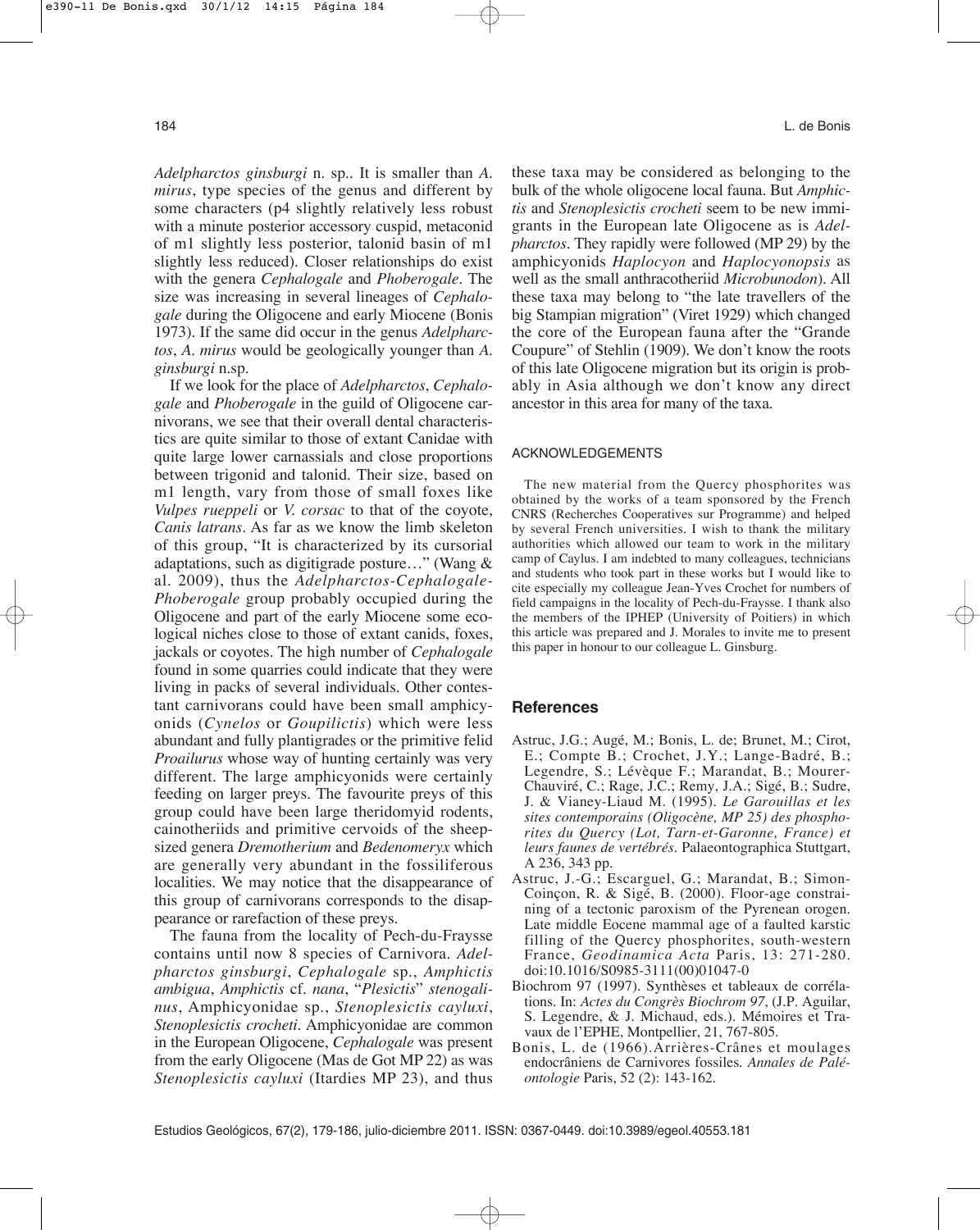- Bonis, L. de (1971). Deux nouveaux carnassiers des Phosphorites du Quercy. *Annales de Paléontologie* Paris, 57 (1): 117-127.
- Bonis, L. de (1973). Contribution à l'étude des mammifères de l'Aquitanien de l'Agenais. Rongeurs, Périssodactyles, Carnivores. *Mémoires du Muséum national d'Histoire naturelle* Paris, Sciences de la Terre, n.s. C, 26: 1-192.
- Bonis, L. de (1974). Premières données sur les carnivores fissipèdes provenant des fouilles récentes dans le Quercy. *Palaeovertebrata* Montpellier, 6: 27-32.
- Bonis, L. de (1976). Découverte d'un crâne *d'Amphictis* (Mammalia, Carnivora) dans l'Oligocène supérieur des Phosphorites du Quercy. *Comptes rendus de l'Académie des Sciences* Paris, 283(4): 327-330.
- Bonis, L. de (1978). La poche à phosphate de Ste Néboule (Lot) et sa faune de vertébrés du Ludien supérieur. 12. Fissipèdes (Carnivores). *Palaeovertebrata* Montpellier, 8 (2/4): 301-311.
- Bonis, L. de (1981). Contribution à l'étude du genre *Palaeogale* Meyer (Mammalia, Carnivora). *Annales de Paléontologie* Paris, 67 (1): 37-56.
- Bonis, L. de; Brunet, M.; Cavaillé, A.; Crochet, J.Y.; Gèze, B.; Ginsburg, L.; Lopez, N.; Hartenberger, J.L.; Rage, J.C.; Remy, J.A.; Sigé, B.; Sudre, J.; Thaler, L. & Vianey-Liaud, M. (1974). Table ronde sur les Phosphorites du Quercy. *Palaeovertebrata* Monpellier, 6 (1-4): 1-303.
- Bonis, L. de & Cirot, E. (1995). Le Garouillas et les sites contemporains (Oligocène, MP 25) des Phosphorites du Quercy (Lot, Tarn-et-Garonne, France) et leurs faunes de Vertébrés. 7. Carnivores. *Palaeontographica* Stuttgart, 236 (1-6): 135-149.
- Bonis, L. de; Crochet, J.Y.; Rage, J.C.; Sigé, B.; Sudre, J. & Vianey-Liaud, M. (1973). Nouvelles faunes de vertébrés oligocènes des phosphorites du Quercy. *Bulletin du Muséum national d'Histoire naturelle* Paris, (3) 174 (Sciences de la Terre 28): 103-113.
- Bonis, L. de; Crochet, J.Y.; Hartenberger, J.L.; Rage, J.C.; Sigé, B.; Sudre, J. & Vianey-Liaud, M. (1977). Les Phosphorites du Quercy: un laboratoire naturel de l'évolution des vertébrés. *Courrier du CNRS* Paris, 25: 6-11.
- Bowdich, T.E. 1821. An analysis of the Natural Classification of Mammals for the use of Students and travellers. 115 ppp. J. Smith, Paris.
- Cirot, E. & Bonis, L. de (1992). Revision du genre *Amphicynodon*, carnivore de l'Oligocène. *Palaeontographica* Stuttgart, 220(4-6): 103-130.
- Cirot, E. & Bonis, L. de (1993). Le Crâne *d'Amphictis ambiguus* (Carnivora, Mammalia): son importance pour la compréhension de la phylogénie des Mustéloïdes. *Comptes rendus de l'Académie des Sciences* Paris, 316: 1327-1333.
- Crochet, J.Y. (1971). Les vertébrés de l'Oligocène supérieur du Pech de Fraysse, poche à phosphate du Quercy (commune de Saint-Projet, Tarn-et-Garonne). *Comptes Rendus sommaires des Séances de la Société Géologique de France* Paris, 9: 316-317.
- Crochet, J.Y.; Hartenberger, J.L.; Rage, J.C.; Remy, J.A.; Sigé, B.; Sudre, J. & Vianey-Liaud, M. (1981). Les nouvelles faunes de vertébrés antérieures à la "Grande

Coupure" découvertes dans les phosphorites du Quercy. *Bulletin du Muséum national d'Histoire naturelle* Paris, 3 (C): 245-266.

- Delfortrie, M. (1872). Les gîtes de chaux phosphatée dans le département du Lot, leur faune, le mode et l'époque probable de leur formation. *Actes de la Société Linnéenne de Bordeaux* Bordeaux: 503-518.
- Filhol, H. (1872 a). Sur les carnassiers et les chiroptères dont on trouve les débris fossiles dans les gisements des phosphorites de Caylux, Fregols et Concots. *Journal de Zoologie* Paris, 1: 280-283.
- Filhol, H. (1872 b). Recherches sur les mammifères fossiles des dépôts de phosphate de chaux dans les départements du Lot, du Tarn et de Tarn-et-Garonne. *Annales des Sciences Géologiques* Paris, 3: 1-31.
- Filhol, H. (1874). Nouvelles observations sur les mammifères des gisements de phosphates de chaux, Lémuriens et Pachylémuriens. *Annales des Sciences Géologiques* Paris, 4: 1-36.
- Filhol, H. (1876). Recherches sur les Phosphorites du Quercy. Etude des fossiles qu'on y rencontre et spécialement des mammifères. Première partie, *Bibliothèque de l'Ecole des Hautes Etudes, Sciences Naturelles* Paris, 15 (4) :1-220.
- Filhol, H. (1877). Recherches sur les Phosphorites du Quercy. Etude des fossiles qu'on y rencontre et spécialement des mammifères. Seconde partie, *Bibliothèque de l'Ecole des Hautes Etudes, Sciences Naturelles* Paris, 16 (1): 1-338.
- Filhol, H. (1880). Découverte de mammifères nouveaux dans les dépôts de phosphate de chaux du Quercy. *Comptes Rendus de l'Académie des Sciences* Paris, 91: 344-346.
- Filhol, H. (1882). *Mémoires sur quelques mammifères fossiles des phosphorites du Quercy*. Vialelle Toulouse, 140 pp.
- Filhol, H. (1894). Observations concernant quelques mammifères fossiles nouveaux du Quercy. *Annales des Sciences Naturelles: Zoologie et Paléontologie* Paris, 16: 129-150.
- Frick, C. 1926. The Hemicyoninae and an American Tertiary bear. *Bulletin of the American Museum of Natural History*, 56: 1-119.
- Gervais, P. (1872 a). Sur les mammifères dont les ossements accompagnent les dépôts de chaux phosphatée du Tarn-et-Garonne et du Lot. *Comptes Rendus de l'Académie des Sciences* Paris, 74: 1367-1371.
- Fischer von Waldheim, G. 1813. *Zoognosia tabulis synopticis illustrata*. Moscow, Nicolai SErgeidis Vsevolozsky, vol. 2, 605 pp.
- Gervais, P. (1872b). Sur les mammifères dont les ossements accompagnent les dépots de chaux phosphatée des départements de Tarn et Garonne et du Lot. *Journal de Zoologie* Paris, 1: 261-268.
- Gèze, B. (1938a). Contribution à la connaissance des Phosphorites du Quercy. *Bulletin de la Société Géologique de France* Paris, 5 (8): 123-146.
- Gèze, B. (1938b). La genèse des Phosphorites du Quercy. *Comptes Rendus de l'Académie des Sciences* Paris, 206: 759-761.